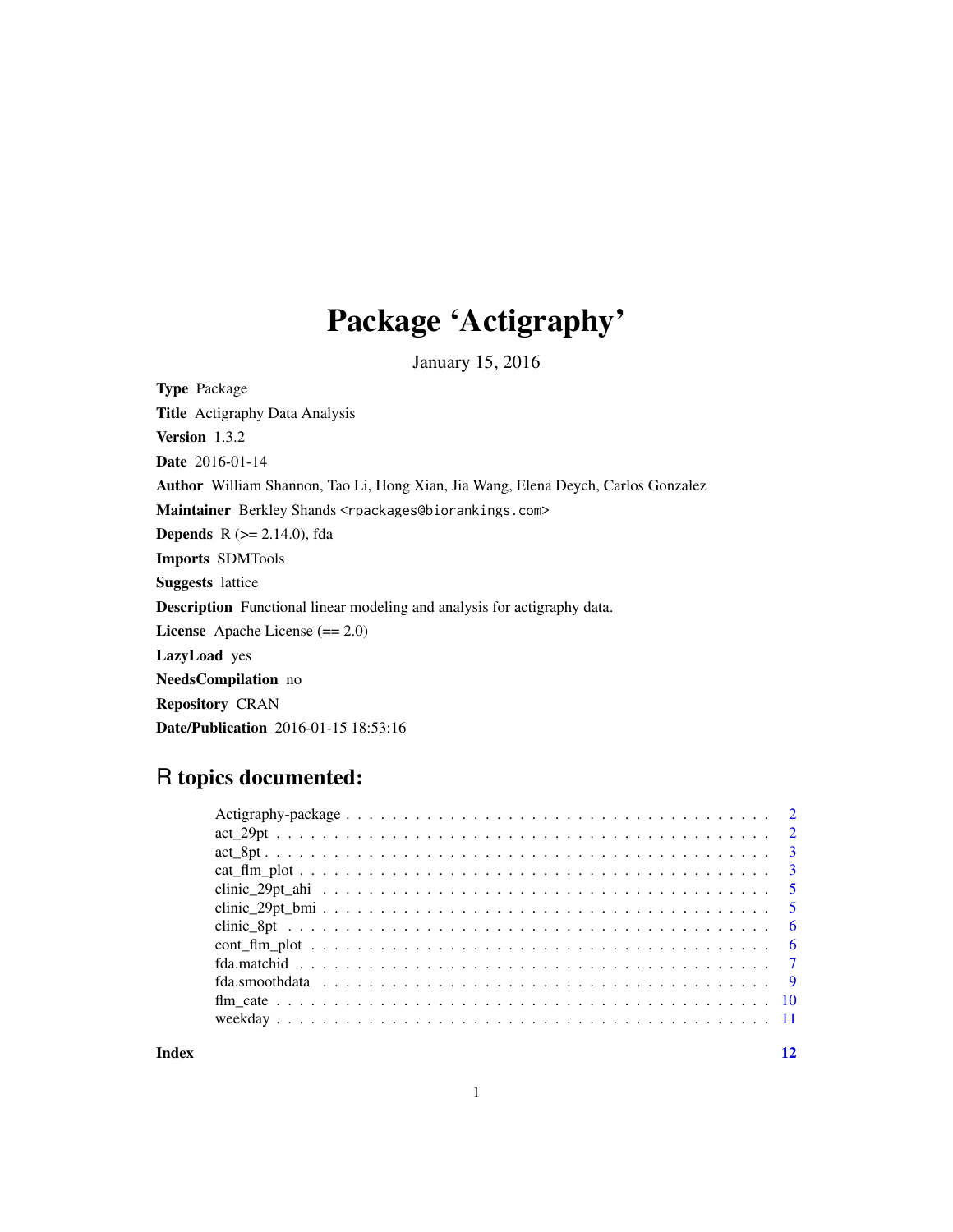<span id="page-1-0"></span>Actigraphy-package *Functional Actigraphy Data Analysis*

#### Description

Implements functional linear modeling and analysis for actigraphy data

#### Details

Please refer to the directory "Actigraphy/doc" for an additional tutorials and a document containing the code for the figures in the referenced paper.

The paper can be downloaded from the Journal of Circadian Rhythms website.

#### Author(s)

William D. Shannon, Tao Li, Hong Xian, Jia Wang, Elena Deych, Carlos Gonzalez

#### References

1. "Measuring the Impact of AHI and Obesity on Circadian Activity Patterns Using Functional Linear Modeling of Actigraphy Data," Jia Wang, Amy Licis, Elena Deych, Jimin Ding, Jennifer McLeland, Cristina Toedebusch, Tao Li, Hong Xian, Stephen Duntley, and William Shannon.

act\_29pt *Data Set Containing a One Day Average of Actigraph Data for 29 Subjects*

#### Description

A data set containing a one day(1440 minutes) of actigraph data for 29 subjects.

#### Usage

data(act\_29pt)

#### Format

A data frame that consists of 30 columns; the first column refers to the time indices of one day by minute from midnight to midnight. The following 29 columns contain the actigraph data of 29 subjects with column names being the subject IDs.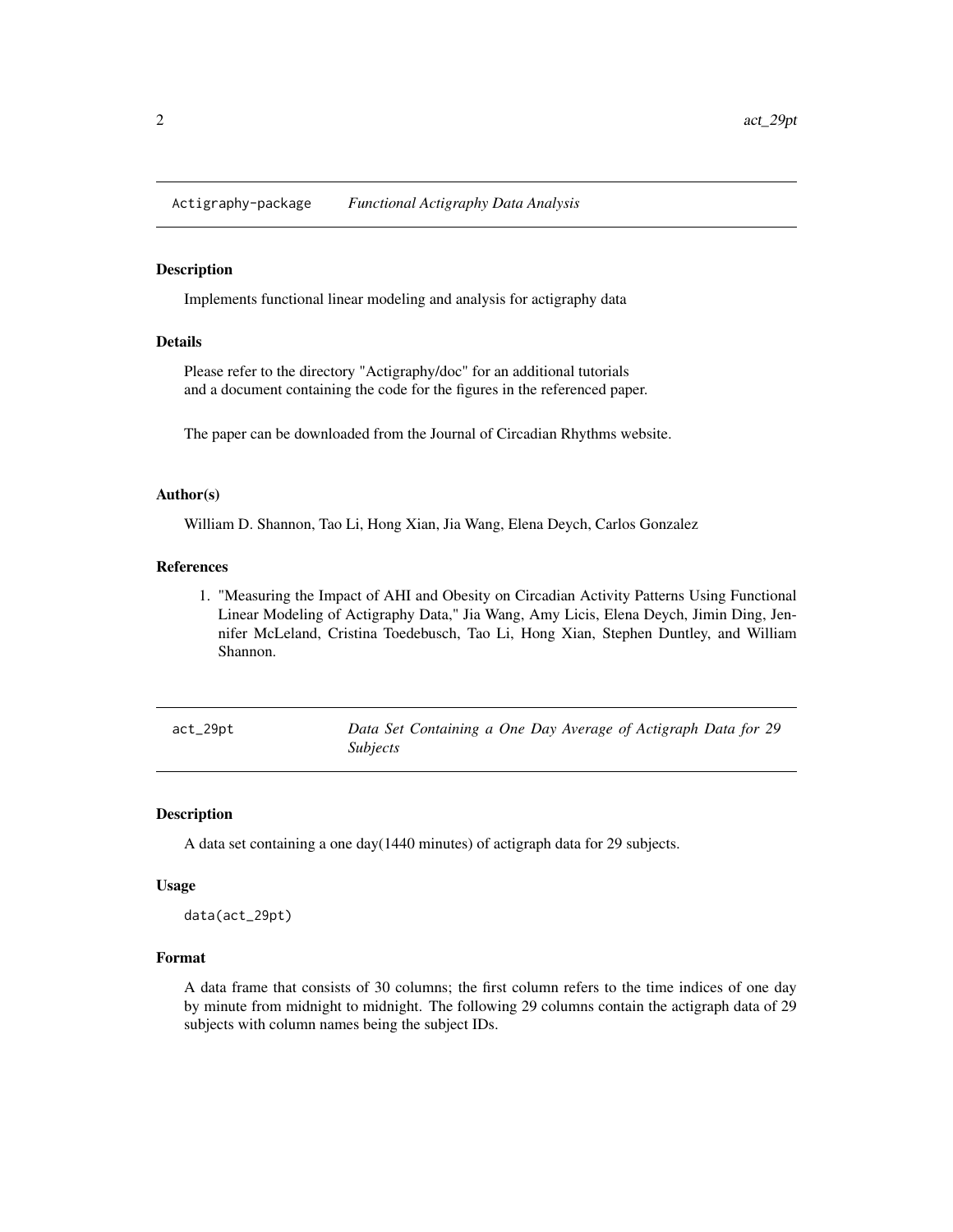<span id="page-2-0"></span>

#### Description

A data set containing a one day(1440 minutes) of actigraph data for 8 subjects.

#### Usage

data(act\_8pt)

#### Format

A data frame that consists of nine columns; the first column refers to the time indices of one day by minute from midnight to midnight. The following eight columns contain the actigraph data of eight subjects with column names being the subject IDs.

cat\_flm\_plot *Plot Functional Linear Model Analysis Results of a Categorical Type*

#### Description

This function produce either one or two plots: An effect of a categorical (factor) covariate on activity values by time and potentially the F-test for the effect of the categorical covariate.

#### Usage

```
cat_flm_plot(smoothdata, matchresults, flmresults, ftest,
nperm, lb, xat, varname, col, ylim, L, xlab="Time", ylab="Activity")
```
#### Arguments

| smoothdata   | List output from the fda. smoothdata function                                                              |
|--------------|------------------------------------------------------------------------------------------------------------|
| matchresults | List output from the matchid function.                                                                     |
| flmresults   | List output from the flm_cate function.                                                                    |
| ftest        | A logic value indicating whether to implement F test or not. F test will be<br>implement if ftest is TRUE. |
| nperm        | The number of permutations for the F-test.                                                                 |
| 1b           | X axis labels.                                                                                             |
| xat          | X axis label positions.                                                                                    |
| varname      | Name of categorical covariate.                                                                             |
| col          | Colors for levels of the predictor.                                                                        |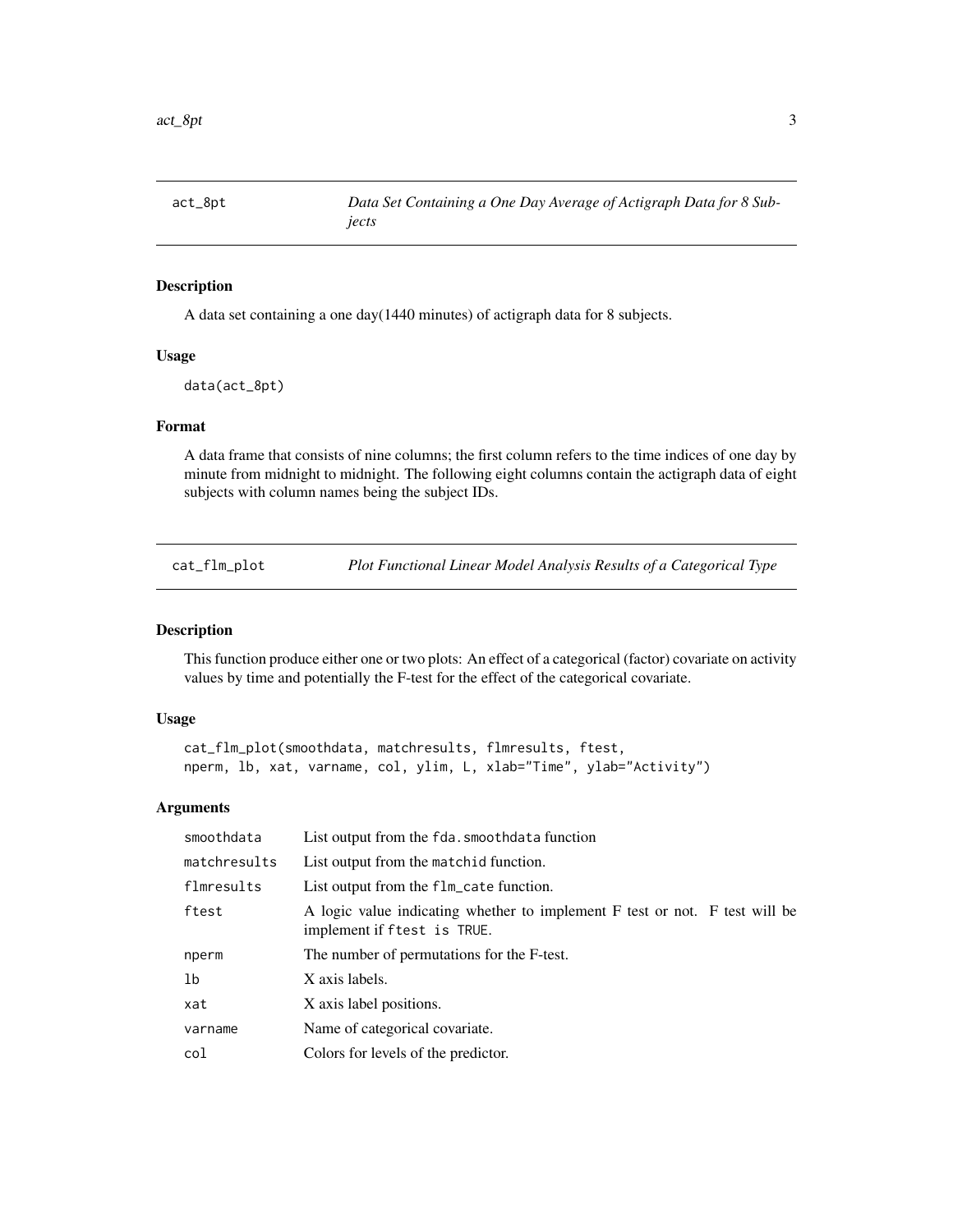| vlim | Y axis limits for activity plot. |
|------|----------------------------------|
| L    | The length of the time points.   |
| xlab | The label for the x-axis.        |
| ylab | The label for the y-axis.        |

#### Value

One plot of the estimated group means and a possible second plot of the F-test results.

#### Author(s)

William D. Shannon, Tao Li, Hong Xian, Jia Wang, Elena Deych, Carlos Gonzalez

```
data(act_29pt)
data(clinic_29pt_ahi)
colnames(act_29pt) <- sub("X", "", colnames(act_29pt))
data <- as.matrix(act_29pt[,-1])
ahi <- clinic_29pt_ahi
ahi$ahicat <- as.factor(ifelse(ahi$AHI >= 0 & ahi$AHI <= 5, 1,
ifelse(ahi$AHI > 5 & ahi$AHI <math>\leq 15</math>, 2,ifelse(ahi$AHI > 15 & ahi$AHI <= 30, 3,
ifelse(ahi$AHI > 30, 4, 0)))))
matchidb <- fda.matchid(data, ahi[,-2], "factor",
c("normal", "mild", "moderate", "severe"))
FDcatahi <- fda.smoothdata(matchidb)
L < - nrow(data)
lb <- c("Midnight", "6AM", "Noon", "6PM", "Midnight")
xat <- c(0, L/4, L/2, 3*L/4, L)
geftFDcatahi <- flm_cate(FDcatahi)
predy <- as.vector(geftFDcatahi$freg$yhatfdobj$y)
xlim \leftarrow c(0, L)ylim <- c(min(predy), max(predy) + 100)
cat.flm.results <- cat_flm_plot(FDcatahi, matchidb, geftFDcatahi,
TRUE, 5, lb, xat, "AHI", 1:4, ylim, L)
```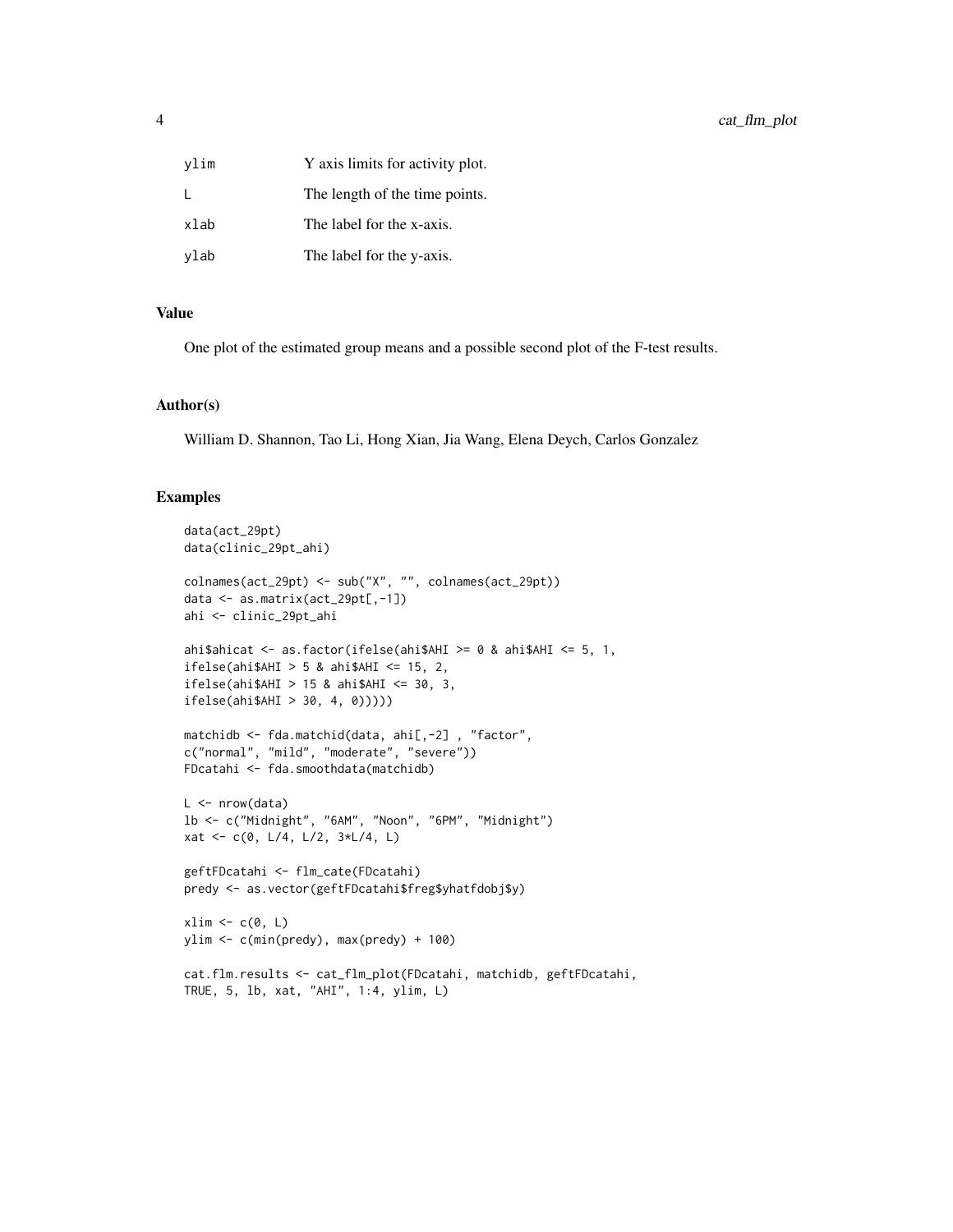<span id="page-4-0"></span>clinic\_29pt\_ahi *Data Set Containing AHI(Apnea Hypopnea Index) Information from 29 Subjects*

#### Description

A data set containing the AHI(Apnea Hypopnea Index) values(continuous) for 29 subjects.

#### Usage

data(clinic\_29pt\_ahi)

#### Format

A data frame consisting of two columns. The first column contains the numeric IDs and the second column contains the AHI information of the 29 subjects.

| clinic_29pt_bmi | Data Set Containing BMI(Body Mass Index) Information from 29 Sub- |
|-----------------|-------------------------------------------------------------------|
|                 | iects                                                             |

#### Description

A data set containing the BMI(Body Mass Index) values(continuous) for 29 subjects.

#### Usage

data(clinic\_29pt\_bmi)

#### Format

A data frame consisting of two columns. The first column contains the numeric IDs and the second column contains the BMI of the 29 subjects.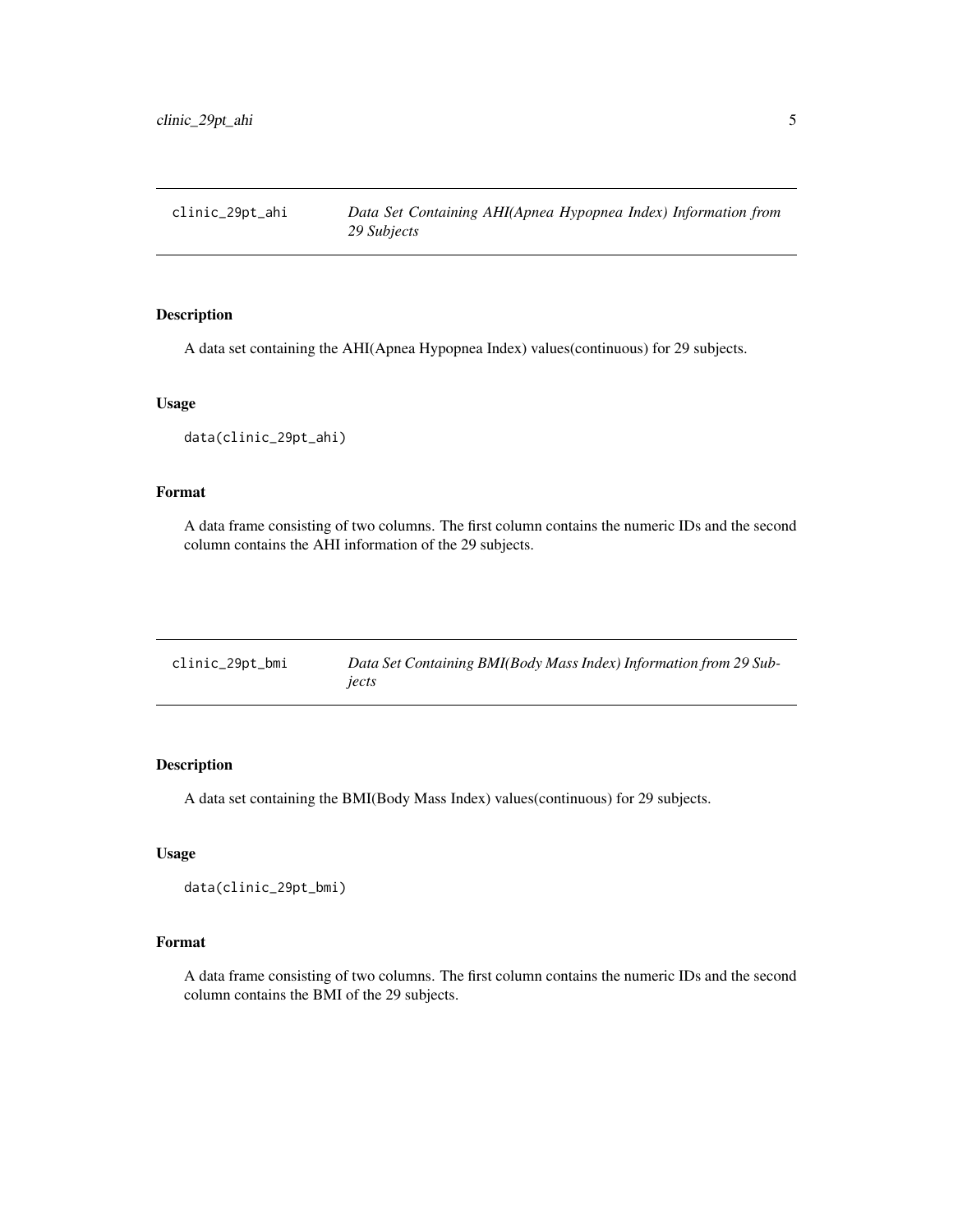<span id="page-5-0"></span>

#### Description

A data set containing the AHI(Apnea Hypopnea Index) values(categorical) for 8 subjects.

#### Usage

data(clinic\_8pt)

#### Format

A data frame that consists of two columns. The first contains the numeric IDs and the second column contains the AHI information for 8 subjects.

cont\_flm\_plot *Plot Functional Linear Model Analysis Results of a Continuous Type*

#### Description

This function produces two plots: An effect of a continuous covariate on activity values by time and the F-test for the effect of the continuous covariate.

#### Usage

```
cont_flm_plot(smoothdata, matchresults, flmresults, xlim, ylim,
ftest, nperm, lb, xat, legendx, legendy, L, xlab="Time", ylab="Activity")
```
#### Arguments

| smoothdata   | List output from the fda. smoothdata function.                                                             |
|--------------|------------------------------------------------------------------------------------------------------------|
| matchresults | List output from the matchid function.                                                                     |
| flmresults   | List output from the flm_cate function.                                                                    |
| xlim         | X axis limits for activity plot.                                                                           |
| vlim         | Y axis limits for activity plot.                                                                           |
| ftest        | A logic value indicating whether to implement F test or not. F test will be<br>implement if ftest is TRUE. |
| nperm        | The number of permutations for the F-test.                                                                 |
| 1b           | X-axis labels.                                                                                             |
| xat          | X axis label positions.                                                                                    |
| legendx      | X axis position of the left edge of the legend box.                                                        |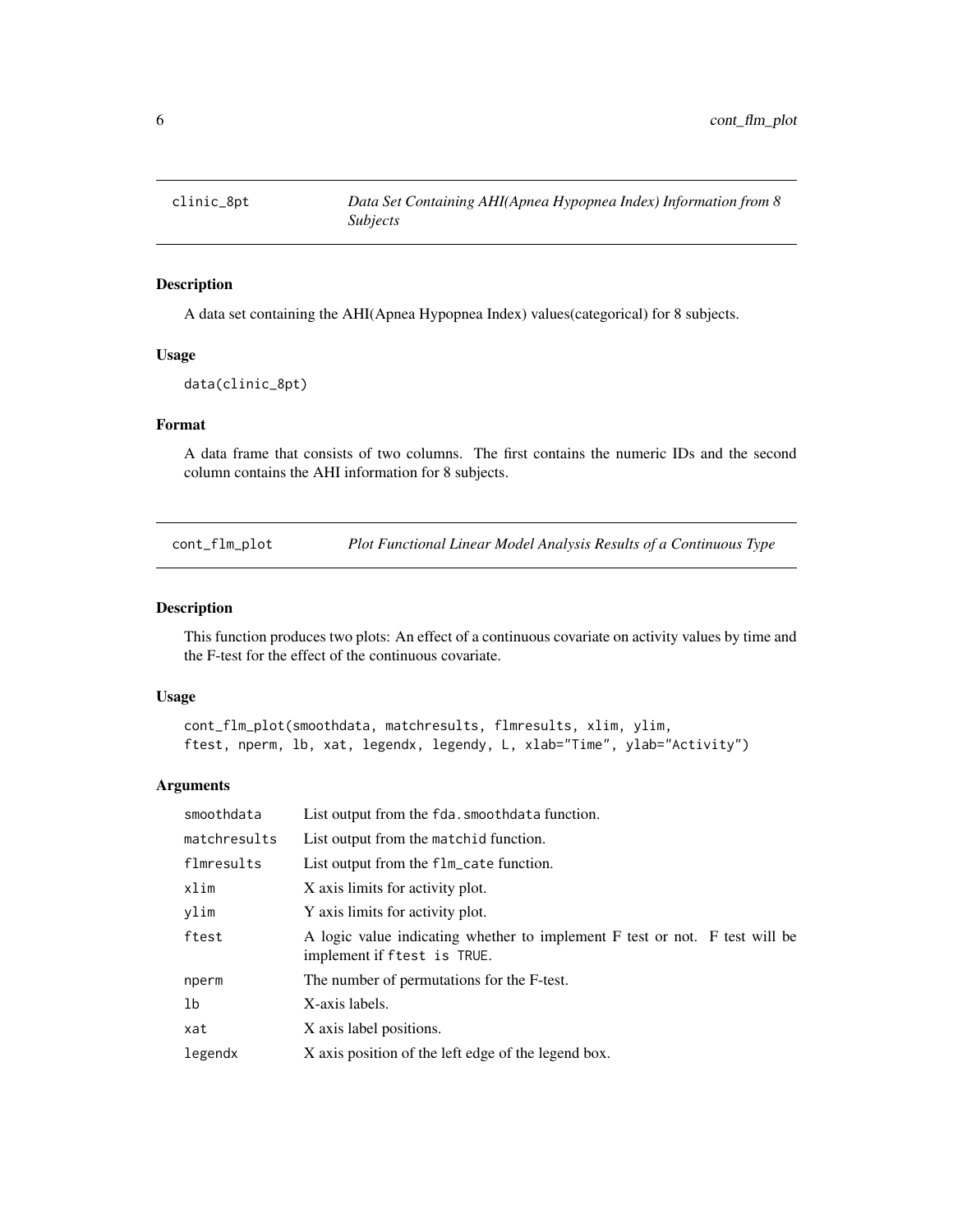#### <span id="page-6-0"></span>fda.matchid 7

| legendy | Y axis position of the upper edge of the legend box. |
|---------|------------------------------------------------------|
|         | The length of the time points.                       |
| xlab    | The label for the x-axis.                            |
| ylab    | The label for the y-axis.                            |

#### Value

One plot of the estimated group means and a possible second plot of the F-test results.

#### Author(s)

William D. Shannon, Tao Li, Hong Xian, Jia Wang, Elena Deych, Carlos Gonzalez

#### Examples

```
data(act_29pt)
data(clinic_29pt_ahi)
colnames(act_29pt) <- sub("X", "", colnames(act_29pt))
data <- as.matrix(act_29pt[,-1])
matchid <- fda.matchid(data, clinic_29pt_ahi, "contin")
FDcont <- fda.smoothdata(matchid)
L < - nrow(data)
lb <- c("Midnight", "6AM", "Noon", "6PM", "Midnight")
xat <- c(0, L/4, L/2, 3*L/4, L)
geftFDcont <- flm_cate(FDcont)
predy <- as.vector(geftFDcont$freg$yhatfdobj$y)
xlim \leftarrow c(0, L)ylim <- c(min(predy), max(predy) + 100)
legendx <- 0
legendy <- max(predy) - 100
cont.flm.results <- cont_flm_plot(FDcont, matchid, geftFDcont, xlim,
ylim, TRUE, 10, lb, xat, legendx, legendy, L)
```

```
fda.matchid Match IDs from Clinical and Actigraph Data
```
#### **Description**

A function used to match actigraphy data and clinical covariates by subject IDs and return a list of the data combined by IDs. Only the subjects with both actigraphy and covariate data will be returned by this function.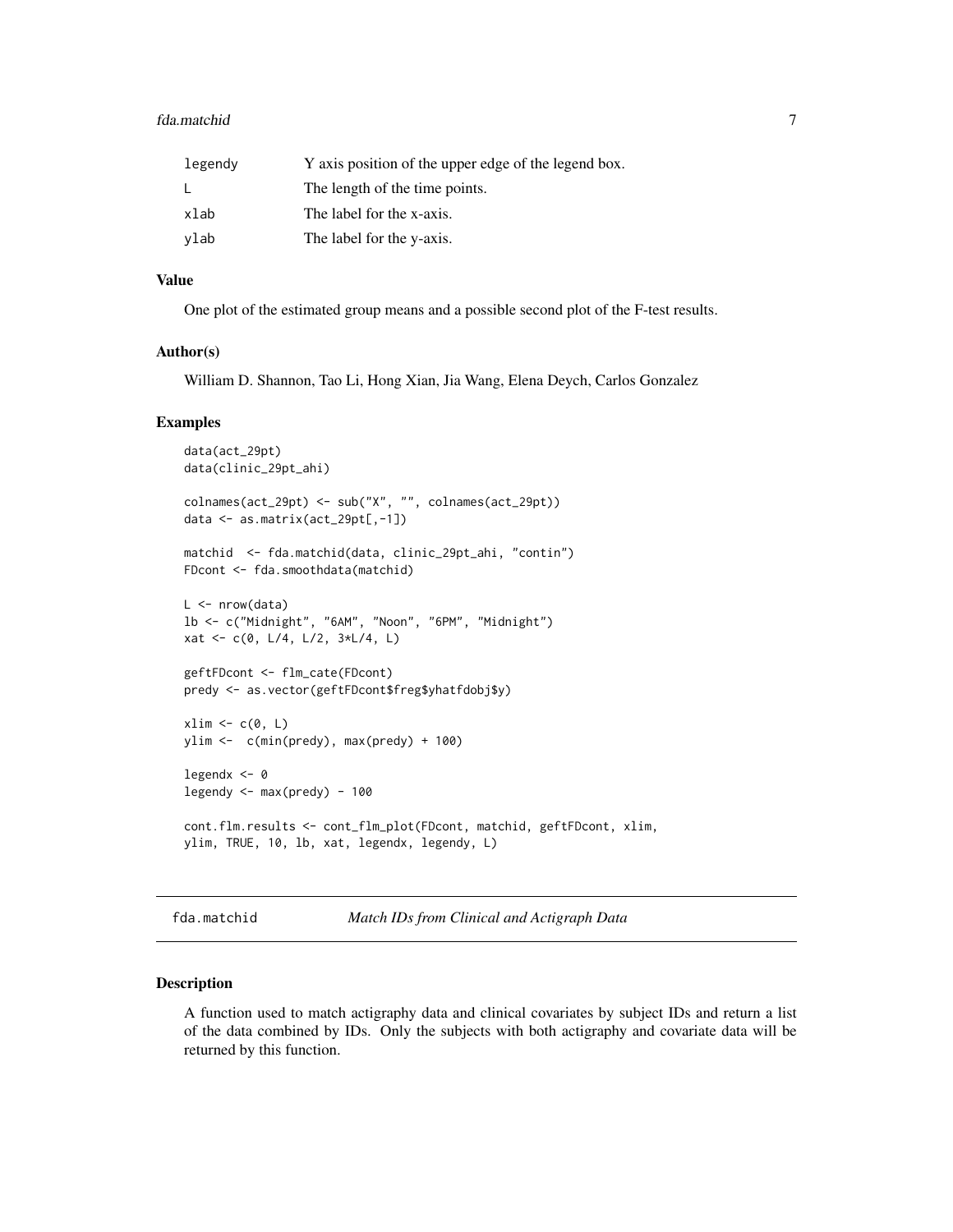fda.matchid(mat, acov, type, grouplab)

#### **Arguments**

| mat      | A data frame with the rows being the time and the columns being the activity,<br>with the column names being the subjects. |
|----------|----------------------------------------------------------------------------------------------------------------------------|
| acov     | A two column data frame that contains only subject IDs and a covariate of inter-<br>est, respectively.                     |
| type     | A string specifying either "contin" for continuous and "factor" for categori-<br>cal covariates.                           |
| grouplab | A vector of names of the categories if type is TRUE.                                                                       |

#### Details

Note: Only the subjects with both actigraphy and covariate data will be returned by this function.

#### Value

A list consisting of two components as follows:

| mat | A matrix where rows represent the time, columns are the samples, and the col-  |
|-----|--------------------------------------------------------------------------------|
|     | umn names are the subjects.                                                    |
| COV | A two column matrix that contains the actigraphy data and clinical covariates. |

#### Author(s)

William D. Shannon, Tao Li, Hong Xian, Jia Wang, Elena Deych, Carlos Gonzalez

```
data(act_29pt)
data(clinic_29pt_ahi)
colnames(act_29pt) <- sub("X", "", colnames(act_29pt))
data <- as.matrix(act_29pt[,-1])
### Example 1: Continuous Covariate
matchida <- fda.matchid(data, clinic_29pt_ahi, "contin")
### Example 2: Categorical Covariate
ahi <- clinic_29pt_ahi
ahi$ahicat <- as.factor(ifelse(ahi$AHI >= 0 & ahi$AHI <= 5, 1,
       ifelse(ahi$AHI > 5 & ahi$AHI <= 15, 2,
       ifelse(ahi$AHI > 15 & ahi$AHI < = 30, 3,ifelse(ahi$AHI > 30, 4, 0)))))
matchidb <- fda.matchid(data, ahi[,-2], "factor",
c("normal", "mild", "moderate", "severe"))
```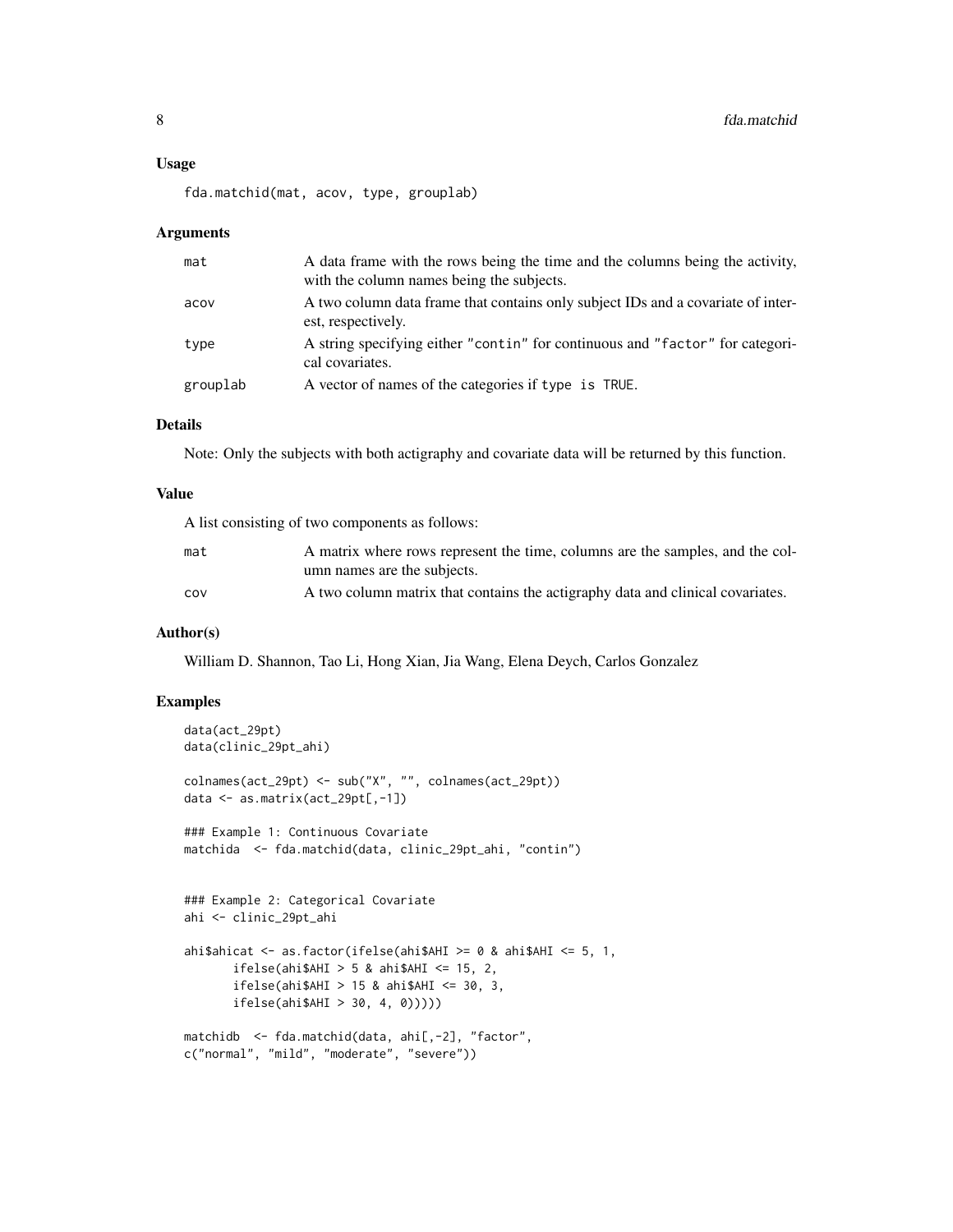<span id="page-8-0"></span>

#### Description

This function produces functional actigraphy data from matrix actigraphy data.

#### Usage

fda.smoothdata(data, basistype="fourier", nbasis=9, norder=4)

#### Arguments

| data      | A list consisting of the following two components:<br>data\$mat A matrix where rows represent the time, columns are the samples,<br>and the column names are the subjects.<br>data\$cov A two column matrix that contains the actigraphy data and clinical<br>covariate. |
|-----------|--------------------------------------------------------------------------------------------------------------------------------------------------------------------------------------------------------------------------------------------------------------------------|
| basistype | A string specifying either "Fourier" and "bspline".                                                                                                                                                                                                                      |
| nbasis    | The number of basis functions to be used for functional data. Default value is 9.                                                                                                                                                                                        |
| norder    | The order of the bspline basis functions. Default value is 4.                                                                                                                                                                                                            |

#### Details

Note: The output of function fda.matchid can be directly used as the input for this argument. If the data is a categorical covariate

#### Value

A list consisting of two components as follows:

| fd  | A fdSmooth data object containing the functional data (see function smooth, basis<br>in the package fda for details). |
|-----|-----------------------------------------------------------------------------------------------------------------------|
| COV | An object that is the same as the argument data \$cov.                                                                |

#### Author(s)

William D. Shannon, Tao Li, Hong Xian, Jia Wang, Elena Deych, Carlos Gonzalez

```
data(act_29pt)
data(clinic_29pt_ahi)
colnames(act_29pt) <- sub("X", "", colnames(act_29pt))
data <- as.matrix(act_29pt[,-1])
```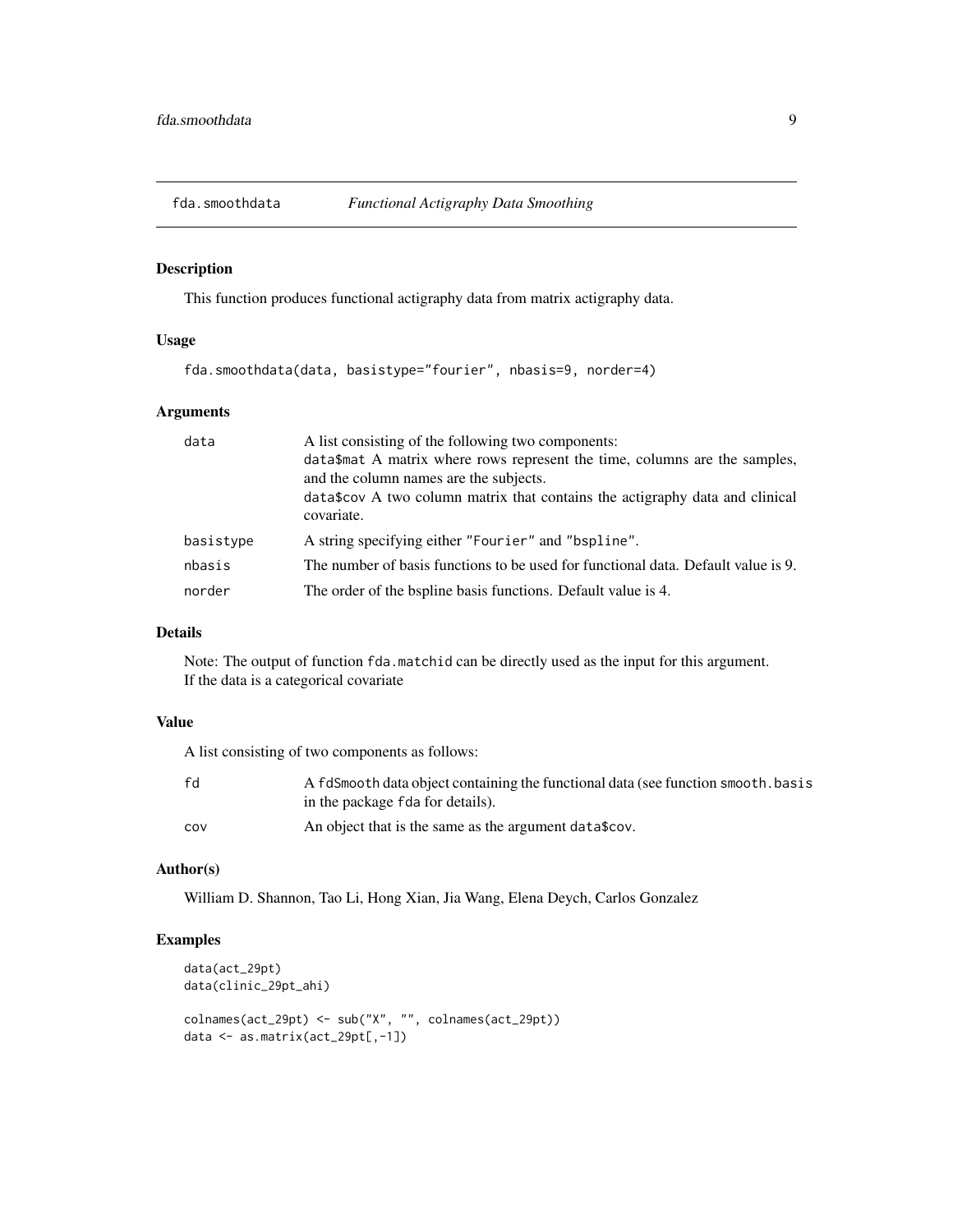```
matchid <- fda.matchid(data, clinic_29pt_ahi, "contin")
FDcont <- fda.smoothdata(matchid)
### Smooth the Results
ts.plot(predict(FDcont$fd$fd, c(1:1440)), main="Smoothed Activity Data")
```
#### flm\_cate *Functional Linear Model Analysis*

#### Description

A function that does functional linear model analysis.

#### Usage

```
flm_cate(FD, basistype="fourier", nbasis=9, norder=4)
```
#### Arguments

| F <sub>D</sub> | The list from the function fda. smoothdata.                                                                                     |
|----------------|---------------------------------------------------------------------------------------------------------------------------------|
| basistype      | A string specifying either "fourier" and "bspline".                                                                             |
| nbasis         | The number of basis functions to be used for functional linear model analysis.<br>Default value is 9.                           |
| norder         | an integer specifying the order of b-splines, which is one higher than their de-<br>gree. The default of 4 gives cubic splines. |

#### Value

A list consisting of three components as follows:

| freg    | A fregress fit object containing the intercept and coefficient functions (check<br>function free ress for details) |
|---------|--------------------------------------------------------------------------------------------------------------------|
| fregstd | A list containing the standard error functions of the intercept and coefficient<br>functions.                      |

#### Author(s)

William D. Shannon, Tao Li, Hong Xian, Jia Wang, Elena Deych, Carlos Gonzalez

```
data(act_29pt)
data(clinic_29pt_ahi)
colnames(act_29pt) <- sub("X", "", colnames(act_29pt))
data <- as.matrix(act_29pt[,-1])
matchid <- fda.matchid(data, clinic_29pt_ahi, "contin")
```
<span id="page-9-0"></span>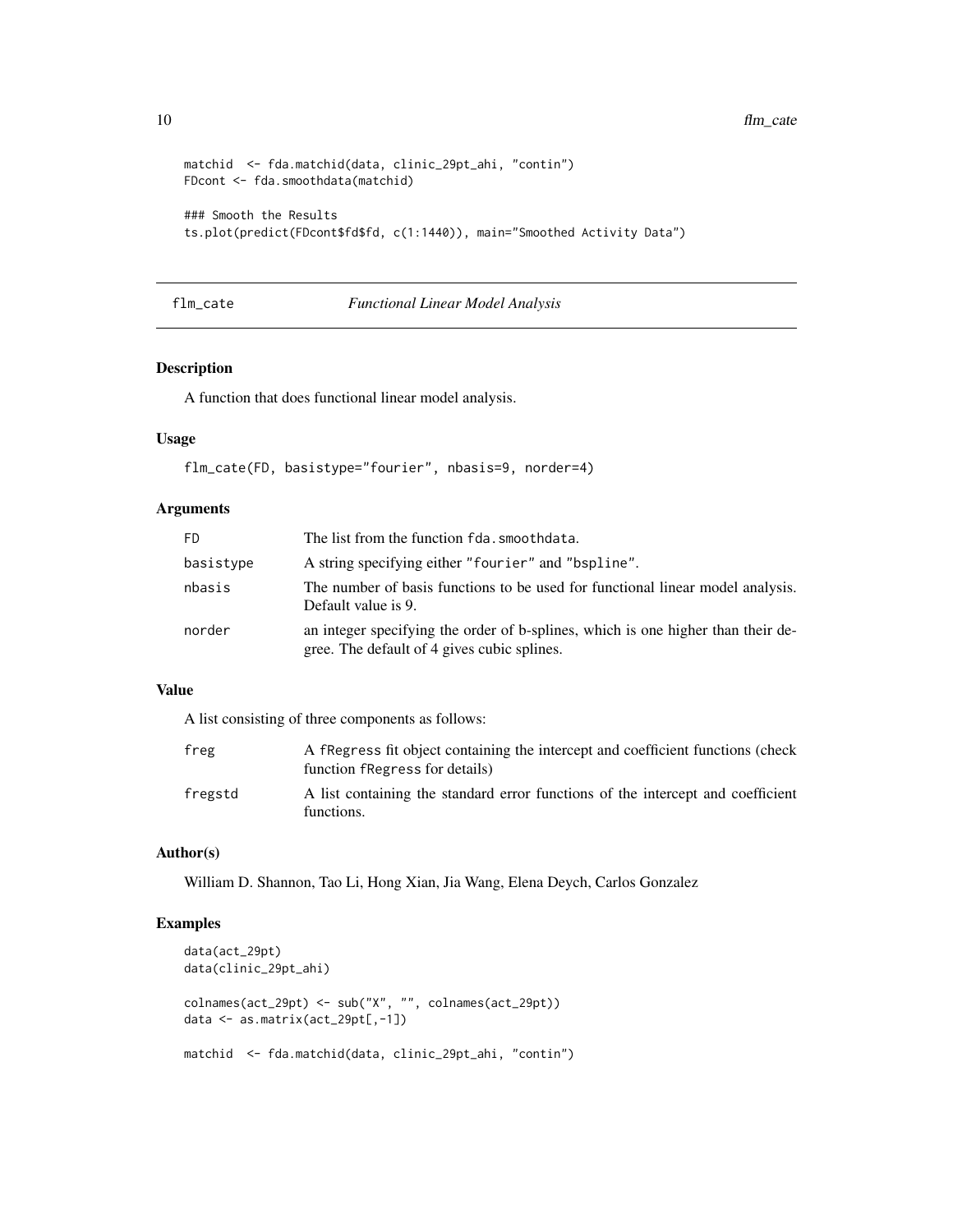#### <span id="page-10-0"></span>weekday and the state of the state of the state of the state of the state of the state of the state of the state of the state of the state of the state of the state of the state of the state of the state of the state of th

```
FDcont <- fda.smoothdata(matchid)
```
geftFDcont <- flm\_cate(FDcont)

weekday *Data Set Containing Five Weekdays of Actigraph Data for One Subject*

#### Description

A data set containing five weekdays of actigraph data for one subject.

#### Usage

data(weekday)

#### Format

A data frame that consists of three columns; the first column is the weekday indices, the second column contains the indices of time in minutes from midnight to midnight, and the third contains the actigraph data.